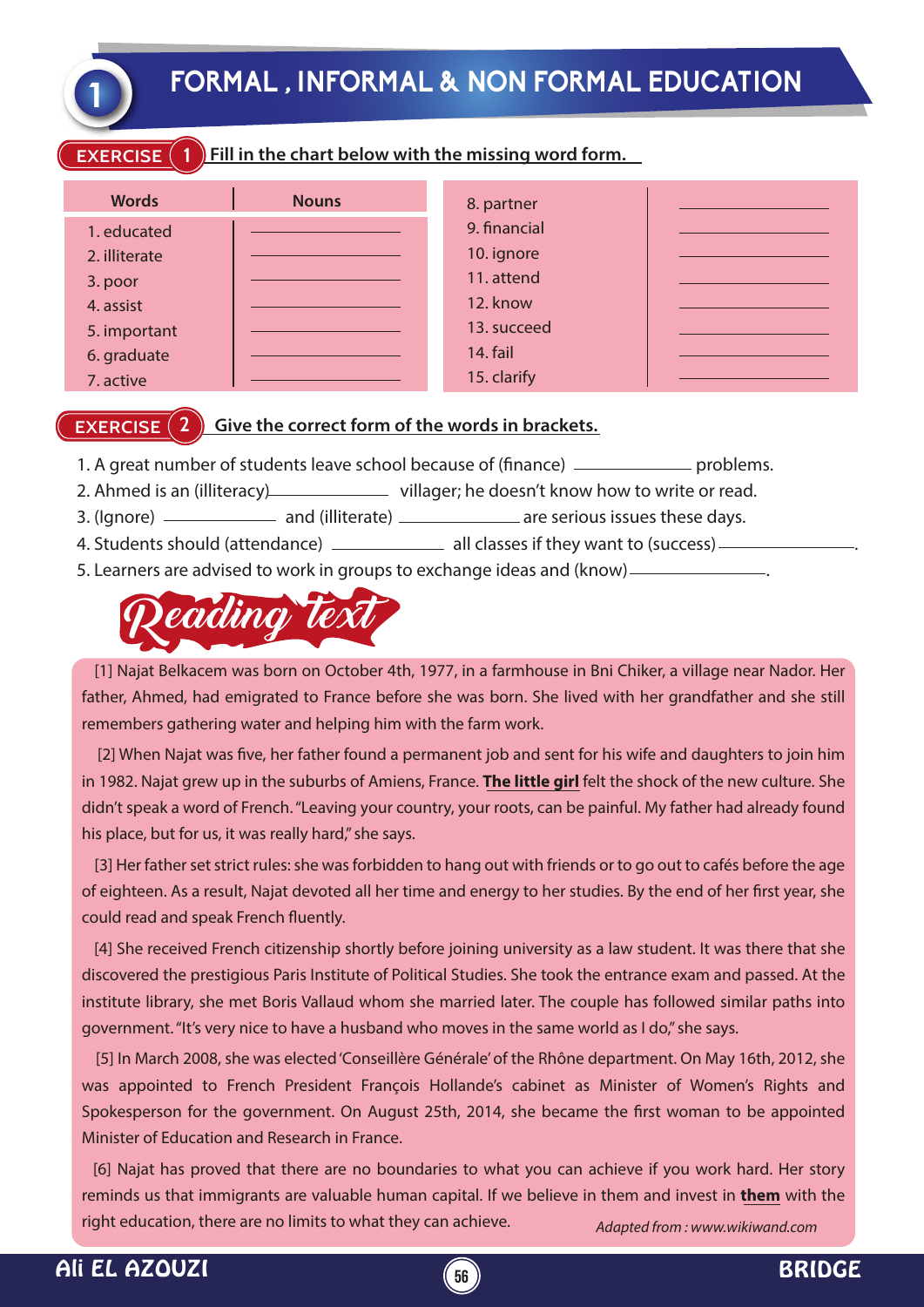**BASE ALL YOUR ANSWERS ON THE TEXT.**

### **ARE THESE STATEMENTS TRUE OR FALSE? JUSTIFY. (2 pts) A**

1. When she first came to France, Najat Belkacem found it difficult to adapt to the French culture.

2. Najat got French citizenship when she was a university student.

#### **ANSWER THESE QUESTIONS. (3 pts) B**

- 1. How did Najat help her grandfather?
- 2. When did Najat know about the Paris Institute of Political Studies?
- 3. Where did Najat first meet her husband?

## **C**

### **COMPLETE THE FOLLOWING SENTENCES. (2 pts)**

1. Because Najat devoted all her time and energy to her studies, she

 $-$  in just one year.

2. The writer thinks that immigrants can achieve a lot if .

# **WHAT DO THE UNDERLINED WORDS D E IN THE TEXT REFER TO? (1 pt)**

- 1. **The little girl** (paragraph 2) :
- 2. **them** (paragraph 6) :

#### **CHOOSE THE RIGHT ANSWER. (2 pts) F**

- 1. "your roots" (paragraph 2) means:
	- a. your origins.
	- b. your emotions.
	- c. your attitudes. *The right answer is : ......*

# 2. Najat and her husband share the same interests :

**PICK OUT FROM THE TEXT SENTENCES OR PHRASES WHICH SHOW THAT. (2 pts)**

- 2. "to hang out with friends" (paragraph 3) means: a. to live with friends.
	- b. to spend time out with friends.

1. Najat's father was not flexible :

c. to study with friends. *The right answer is : ......*

#### **COMPLETE THE FOLLOWING CHART. (3 pts) G**

| Information in the text                                   | <b>Paragraph Number</b> |
|-----------------------------------------------------------|-------------------------|
| a. Najat Belkacem's first contact with the French culture |                         |
| b. Najat Belkacem's higher education                      |                         |
| c. Najat Belkacem's life in Morocco                       |                         |
| d. Najat Belkacem's political career                      |                         |